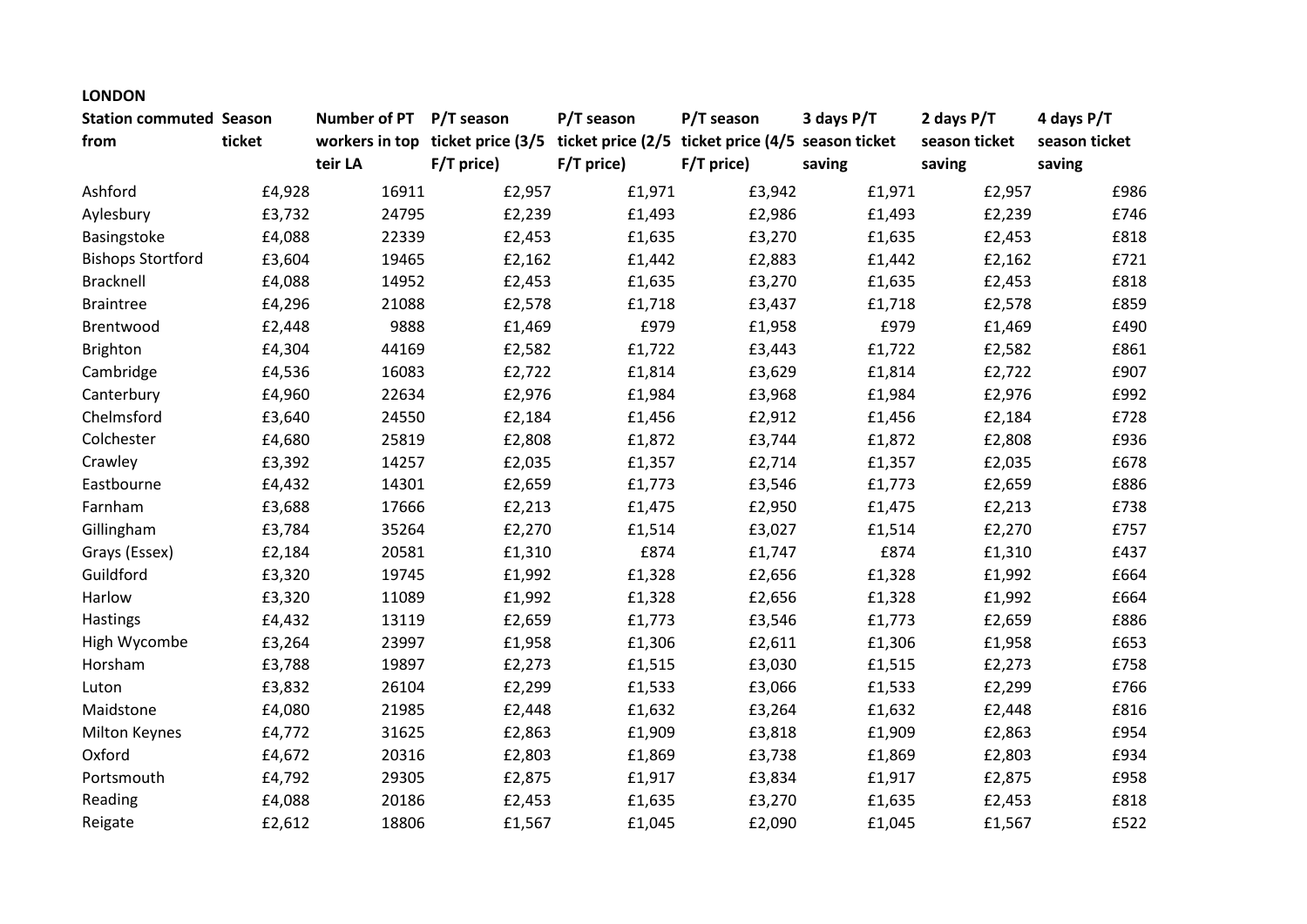| Royston          | £4,384 | 17768  | £2,630 | £1,754 | £3,507 | £1,754 | £2,630 | £877   |
|------------------|--------|--------|--------|--------|--------|--------|--------|--------|
| St Albans        | £3,208 | 19609  | £1,925 | £1,283 | £2,566 | £1,283 | £1,925 | £642   |
| <b>Sevenoaks</b> | £3,208 | 16324  | £1,925 | £1,283 | £2,566 | £1,283 | £1,925 | £642   |
| Slough           | £2,416 | 16990  | £1,450 | £966   | £1,933 | £966   | £1,450 | £483   |
| Southampton      | £5,224 | 33697  | £3,134 | £2,090 | £4,179 | £2,090 | £3,134 | £1,045 |
| Southend         | £3,236 | 23850  | £1,942 | £1,294 | £2,589 | £1,294 | £1,942 | £647   |
| Stevenage        | £3,432 | 11462  | £2,059 | £1,373 | £2,746 | £1,373 | £2,059 | £686   |
| Tunbridge Wells  | £4,260 | 16251  | £2,556 | £1,704 | £3,408 | £1,704 | £2,556 | £852   |
| Tonbridge        | £3,884 | 17284  | £2,330 | £1,554 | £3,107 | £1,554 | £2,330 | £777   |
| Witham           | £4,060 | 21088  | £2,436 | £1,624 | £3,248 | £1,624 | £2,436 | £812   |
| <b>Woking</b>    | £2,980 | 13108  | £1,788 | £1,192 | £2,384 | £1,192 | £1,788 | £596   |
| <b>AVERAGE</b>   | £3,851 | 20,709 | £2,311 | £1,540 | £3,081 | £1,540 | £2,311 | £770   |

Tickets to London terminals, excluding Underground and not vallid for use on high speed services.

2011 Census: Hours worked by local authorities in the United Kingdom unitary authorities and non-metropolitan districts by top tier authority

## **BIRMINGHAM**

| <b>Station commuted Season</b> |        | number of $P/T$ | Number of     | P/T season                                       | P/T season   | P/T season         | P/T season      | P/T season      | P/T    |
|--------------------------------|--------|-----------------|---------------|--------------------------------------------------|--------------|--------------------|-----------------|-----------------|--------|
| from                           | ticket | workers         | season ticket | ticket price (3/5 ticket price (2/5 ticket price |              |                    | ticket saving 3 | ticket saving 2 | season |
|                                |        |                 | entries       | $F/T$ price)                                     | $F/T$ price) | $(4/5)$ F/T price) | day             | day             | ticket |
| <b>Burton on Trent</b>         | £2,632 | 15721           | 66743         | £1,579                                           | £1,053       | £2,106             | £1,053          | £1,579          | £526   |
| Kidderminster                  | £1,092 | 14150           | 381549        | £655                                             | £437         | £874               | £437            | £655            | £218   |
| Nuneaton                       | £1,800 | 16864           | 110878        | £1,080                                           | £720         | £1,440             | £720            | £1,080          | £360   |
| Redditch                       | £1,272 | 11698           | 121397        | £763                                             | £509         | £1,018             | £509            | £763            | £254   |
| Rugby                          | £936   | 13127           | 319341        | £562                                             | £374         | £749               | £374            | £562            | £187   |
| Stafford                       | £1,720 | 18811           | 248808        | £1,032                                           | £688         | £1,376             | £688            | £1,032          | £344   |
| Stratford upon                 |        |                 |               |                                                  |              |                    |                 | £898            | £299   |
| Avon                           | £1,496 | 18223           | 176623        | £898                                             | £598         | £1,197             | £598            |                 |        |
| Tamworth Low                   |        |                 |               |                                                  |              |                    |                 | £742            | £247   |
| Level                          | £1,236 | 10601           | 107988        | £742                                             | £494         | £989               | £494            |                 |        |
| <b>Telford Central</b>         | £1,672 | 21150           | 134336        | £1,003                                           | £669         | £1,338             | £669            | £1,003          | £334   |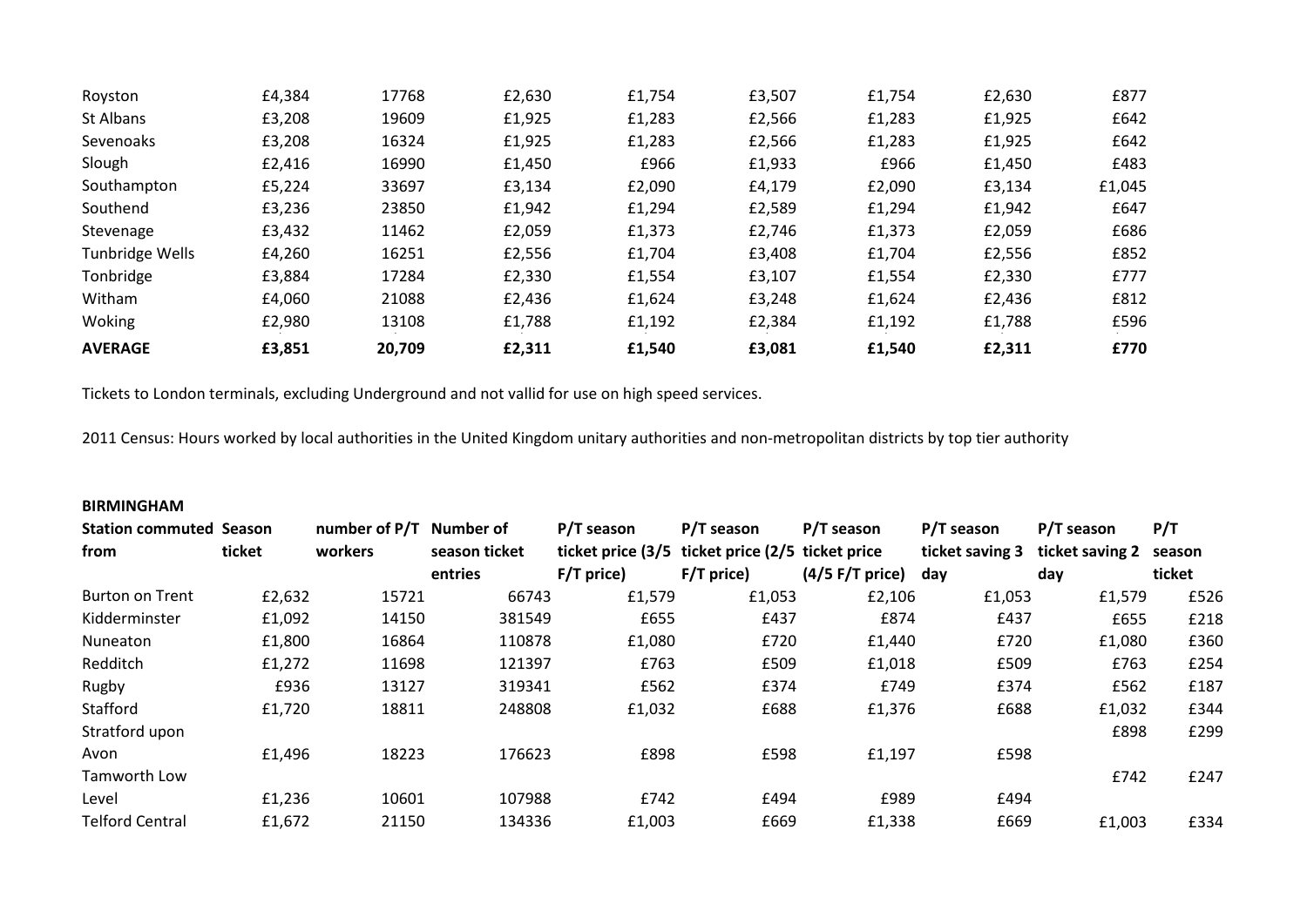| Worcester      | 1,280ء | 14999   | 39864    | £768 | £512 | $-1,024$ | CE 4 7<br>t51Z | £768 | £256 |
|----------------|--------|---------|----------|------|------|----------|----------------|------|------|
| <b>AVERAGE</b> | £1,514 | £15,534 | £180,753 | £908 | £605 | £1,211   | £605           | £908 | £303 |

Prices are for a 12 month season ticket to Birmingham New St, Moor St or Snow Hill

#### **MANCHESTER**

| <b>Station commuted</b>  |                   | Number of | Number of                 | P/T season                                       | P/T season            | P/T season        | P/T season     | P/T season      | P/T                   |
|--------------------------|-------------------|-----------|---------------------------|--------------------------------------------------|-----------------------|-------------------|----------------|-----------------|-----------------------|
| from                     | <b>Season</b>     | part time | season ticket             | ticket price (3/5 ticket price (2/5 ticket price |                       |                   | ticket saving  | ticket saving   | season                |
|                          | ticket            | workers   | entries                   | F/T price)                                       | F/T price)            | $(4/5 F/T$ price) | for 3-days     | for 2-days      | ticket                |
| Altrincham               | £984              | 30955     | 112291                    | £590                                             | £394                  | £590              | £394           | £590            | £394                  |
| Stockport                | £848              | 39285     | 365591                    | £509                                             | £339                  | £509              | £339           | £509            | £339                  |
| Glossop                  | £1,092            | 13693     | 195350                    | £655                                             | £437                  | £655              | £437           | £655            | £437                  |
| East Didsbury            | £844              | 65945     | 54811                     | £506                                             | £338                  | £506              | £338           | £506            | £338                  |
| Macclesfield             | £1,752            | 53084     | 41410                     | £1,051                                           | £701                  | £1,051            | £701           | £1,051          | £701                  |
| Wilmslow                 | £1,384            | 53084     | 139115                    | £830                                             | £554                  | £830              | £554           | £830            | £554                  |
| Knutsford                | £1,668            | 53084     | 91249                     | £1,001                                           | £667                  | £1,001            | £667           | £1,001          | £667                  |
| <b>Bolton</b>            | £964              | 36381     | 664750                    | £578                                             | £386                  | £578              | £386           | £578            | £386                  |
| Ashton Under             |                   |           |                           |                                                  |                       |                   | £339           | £509            | £339                  |
| Lyme                     | £848              | 26940     | 63117                     | £509                                             | £339                  | £509              |                |                 |                       |
| Rochdale<br><b>IUIAL</b> | £1,092<br>L11,470 | 26031     | 191224<br><b>TTAT'9AT</b> | £655<br>LO,880                                   | £437<br><b>14,5YU</b> | £655<br>LO,880    | £437<br>エ4,コソリ | £655<br>LO, 880 | £437<br><b>14,5YU</b> |
| <b>AVERAGE</b>           | £1,148            |           | £19,189                   | £689                                             | £459                  | £689              | £459           | £689            | £459                  |

# **Notes**

Trains to Manchester central zone

Both Macclesfield, Wilmslow and Knutsford are in Cheshire East UA

### **BRISTOL**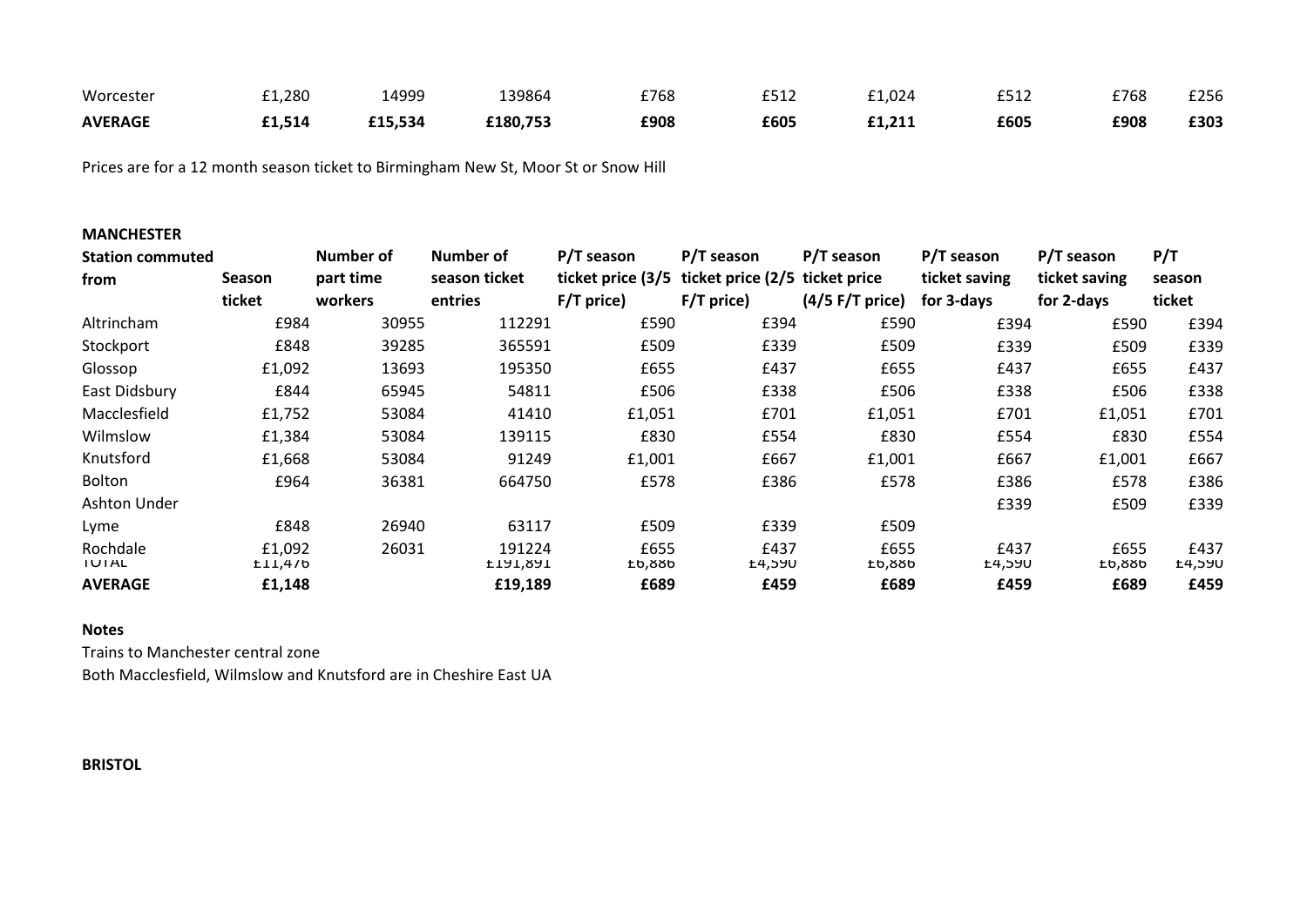| <b>Station commuted Season</b> |         | <b>Number of</b> | Number of     | P/T season                                       | P/T season   | P/T season        | P/T season      | P/T season      | P/T    |
|--------------------------------|---------|------------------|---------------|--------------------------------------------------|--------------|-------------------|-----------------|-----------------|--------|
| from                           | ticket  | part time        | season ticket | ticket price (3/5 ticket price (2/5 ticket price |              |                   | ticket saving 3 | ticket saving 2 | season |
|                                |         | workers          | entries       | $F/T$ price)                                     | $F/T$ price) | $(4/5 F/T$ price) | day             | day             | ticket |
| Bath Spa                       | £1,504  | 28155            | 540630        | £902                                             | £602         | £1,203            | £602            | £902            | £301   |
| Bradford-on-Avon               | £1,964  | 68765            | 52586         | £1,178                                           | £786         | £1,571            | £786            | £1,178          | £393   |
| Chippenham                     | £1,900  | 68765            | 246597        | £1,140                                           | £760         | £1,520            | £760            | £1,140          | £380   |
| Nailsea and                    |         |                  |               |                                                  |              |                   |                 |                 |        |
| Blackwell                      | £896    | 30797            | 60482         | £538                                             | £358         | £717              | £358            | £538            | £179   |
| Newport (South                 |         |                  |               |                                                  |              |                   |                 |                 |        |
| Wales)                         | £2,400  | 19831            | 241250        | £1,440                                           | £960         | £1,920            | £960            | £1,440          | £480   |
| Swindon                        | £3,164  | 68765            | 477183        | £1,898                                           | £1,266       | £2,531            | £1,266          | £1,898          | £633   |
| Trowbridge                     | £1,964  | 68765            | 90446         | £1,178                                           | £786         | £1,571            | £786            | £1,178          | £393   |
| Westbury                       | £2,140  | 68765            | 42,667        | £1,284                                           | £856         | £1,712            | £856            | £1,284          | £428   |
| Weston-super-                  |         |                  |               |                                                  |              |                   |                 |                 |        |
| Mare                           | £1,784  | 30797            | 108,240       | £1,070                                           | £714         | £1,427            | £714            | £1,070          | £357   |
| Yatton                         | £1,408  | 30797            | 45897         | £845                                             | £563         | £1,126            | £563            | £845            | £282   |
| <b>TOTAL</b>                   | £19,124 | £484,202         | £1,905,978    | £11,474                                          | £7,650       | £15,299           | £7,650          | £11,474         | £3,825 |
| <b>AVERAGE</b>                 | £1,912  | £48,420          | £190,598      | £1,147                                           | £765         | £1,530            | £765            | £1,147          | £382   |

#### **Notes**

Journeys are from listed stations to Bristol Temple Meads Season ticket entries are from ORR data Ticket costs and average time are from National Rail enquiries

## **LEEDS**

| <b>Station commuted Season</b> |        | Number of | Number of     | P/T season                                       | P/T season | P/T season                | P/T season      | P/T season      | P/T    |
|--------------------------------|--------|-----------|---------------|--------------------------------------------------|------------|---------------------------|-----------------|-----------------|--------|
| from                           | ticket | part time | season ticket | ticket price (3/5 ticket price (2/5 ticket price |            |                           | ticket saving 3 | ticket saving 2 | season |
|                                |        | workers   | entries       | F/T price)                                       | F/T price) | $(4/5 \text{ F/T price})$ | dav             | dav             | ticket |
| York                           | £2.024 |           | 624693        | £1.214                                           | £810       | £1,619                    | £810            | £1.214          | £405   |
| Skipton                        | £1,792 |           | 99186         | £1.075                                           | £717       | £1.434                    | £717            | £1.075          | £358   |
| Ilkley                         | £1,156 |           | 173197        | £694                                             | £462       | £925                      | £462            | £694            | £231   |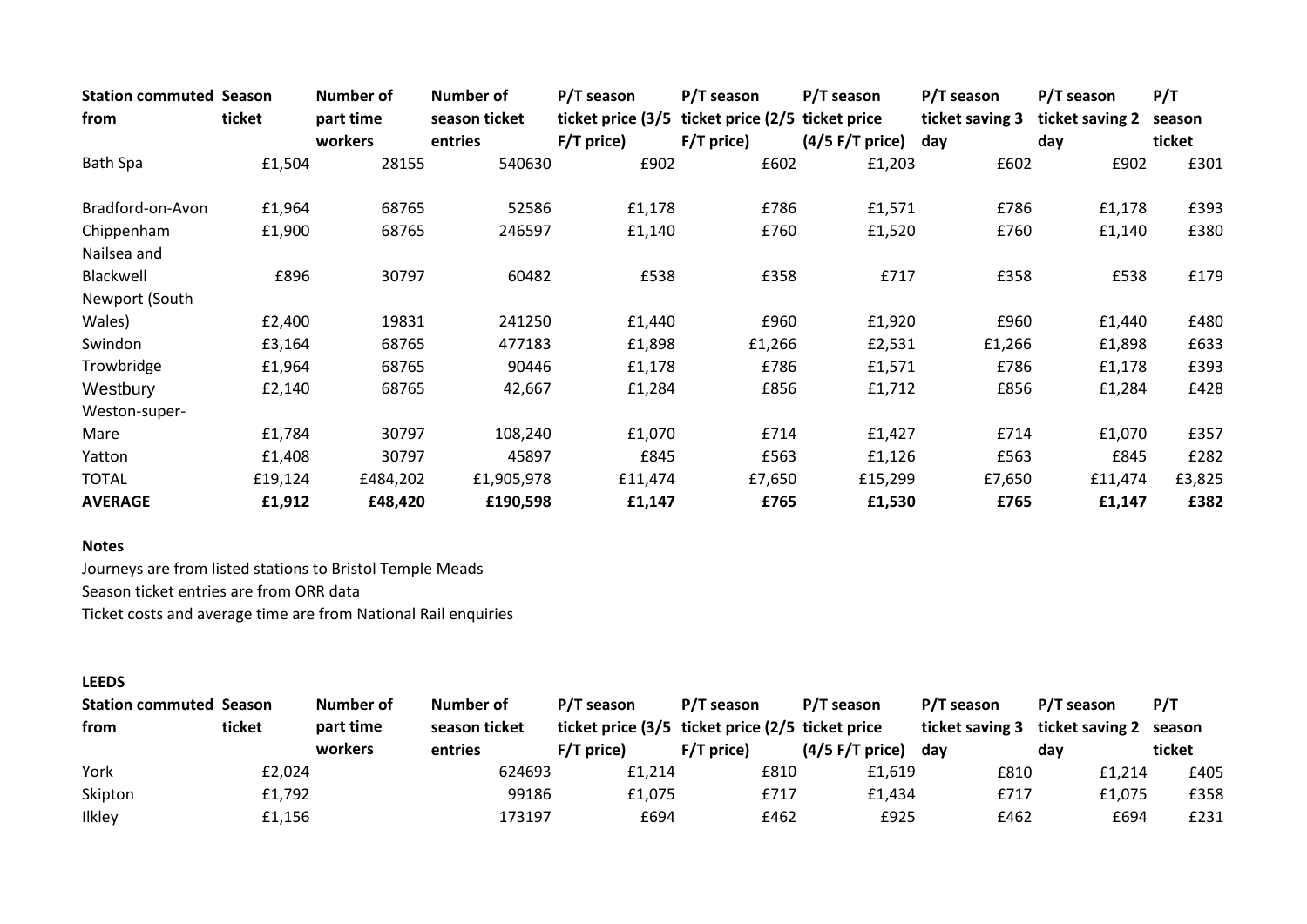| Guiseley        | £992   | 211504 | £595 | £397 | £794   | £397 | £595 | £198 |
|-----------------|--------|--------|------|------|--------|------|------|------|
| Huddersfield    | £1,304 | 587786 | £782 | £522 | £1,043 | £522 | £782 | £261 |
| Hebden Bridge   | £1,388 | 111731 | £833 | £555 | £1,110 | £555 | £833 | £278 |
| Halifax         | £1,156 | 294694 | £694 | £462 | £925   | £462 | £694 | £231 |
| Wakefield       |        |        |      |      |        | £397 | £595 | £198 |
| Westgate        | £992   | 268900 | £595 | £397 | £794   |      |      |      |
| Harrogate       | £1,536 | 130919 | £922 | £614 | £1,229 | £614 | £922 | £307 |
| <b>Bradford</b> |        |        |      |      |        | £398 | £598 | £199 |
| Interchange     | £996   | 498189 | £598 | £398 | £797   |      |      |      |
| <b>AVERAGE</b>  | £1,334 |        | £800 | £533 | £1,067 | £533 | £800 | £267 |

### **LIVERPOOL**

| <b>Station commuted</b>   |               | Number of | Number of     | P/T season                                       | P/T season   | P/T season         | P/T season      | P/T season             | P/T    |
|---------------------------|---------------|-----------|---------------|--------------------------------------------------|--------------|--------------------|-----------------|------------------------|--------|
| from                      | <b>Season</b> | part time | season ticket | ticket price (3/5 ticket price (2/5 ticket price |              |                    | ticket saving 2 | ticket saving 2 season |        |
|                           | ticket        | workers   | entries       | $F/T$ price)                                     | $F/T$ price) | $(4/5)$ F/T price) | davs            | day                    | ticket |
| New Brighton              | £641          | 43167     | 120498        | £385                                             | £256         | £513               | £256            | £385                   | £128   |
| Runcorn                   | £1,060        | 16051     | 22345         | £636                                             | £424         | £848               | £424            | £636                   | £212   |
| Widnes                    | £1,244        | 16051     | 31551         | £746                                             | £498         | £995               | £498            | £746                   | £249   |
| <b>Warrington Central</b> | £1,460        | 28125     | 147754        | £876                                             | £584         | £1,168             | £584            | £876                   | £292   |
| Southport                 | £1,037        | 38481     | 227839        | £622                                             | £415         | £830               | £415            | £622                   | £207   |
| <b>AVERAGE</b>            | £1,088        |           |               | £653                                             | £435         | £871               | £435            | £653                   | £218   |

Valid of services to Liverpool Lime Street, Central, James Street or Moorfields. Southport ticket price is for a Merseyrail annual Railpass (all zones) and New Brighton

**NUMBERS OF PART-TIME WORKERS BY LA England and Wales** Total in work Total part-time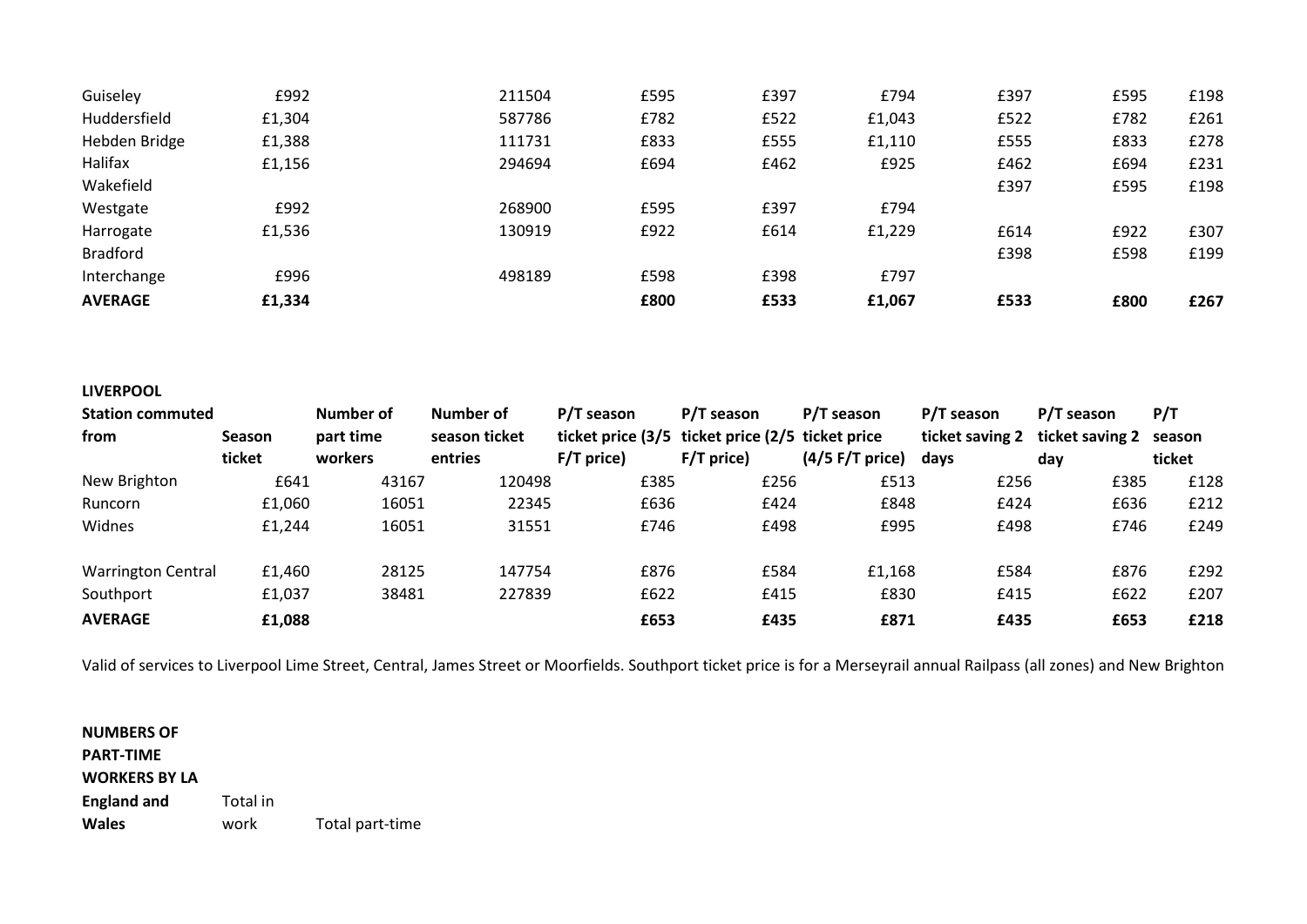| <b>County Durham</b>     |           |         |
|--------------------------|-----------|---------|
| UA                       | 227,894   | 63,990  |
| <b>Darlington UA</b>     | 49,014    | 14,333  |
| <b>Hartlepool UA</b>     | 37,767    | 12,186  |
| Middlesbrough UA         | 54,547    | 19,166  |
| <b>Northumberland</b>    |           |         |
| UA                       | 146,901   | 43,836  |
| <b>Redcar and</b>        |           |         |
| <b>Cleveland UA</b>      | 56,354    | 18,519  |
| <b>Stockton-on-Tees</b>  |           |         |
| UA                       | 87,122    | 27,179  |
| <b>Tyne and Wear</b>     |           |         |
| (Met County)             | 493,371   | 147,209 |
| <b>Blackburn with</b>    |           |         |
| Darwen UA                | 60,523    | 19,002  |
| <b>Blackpool UA</b>      | 61,419    | 19,517  |
| <b>Cheshire East UA</b>  | 181,136   | 53,084  |
| <b>Cheshire West and</b> |           |         |
| <b>Chester UA</b>        | 160,138   | 48,310  |
| <b>Halton UA</b>         | 57,577    | 16,051  |
| <b>Warrington UA</b>     | 100,856   | 28,125  |
| <b>Cumbria</b>           | 243,231   | 76,482  |
| Greater                  |           |         |
| <b>Manchester (Met</b>   |           |         |
| County)                  | 1,218,907 | 350,159 |
| Lancashire               | 546,208   | 165,007 |
| <b>Merseyside (Met</b>   |           |         |
| County)                  | 598,749   | 185,006 |
| <b>East Riding of</b>    |           |         |
| <b>Yorkshire UA</b>      | 158,757   | 49,301  |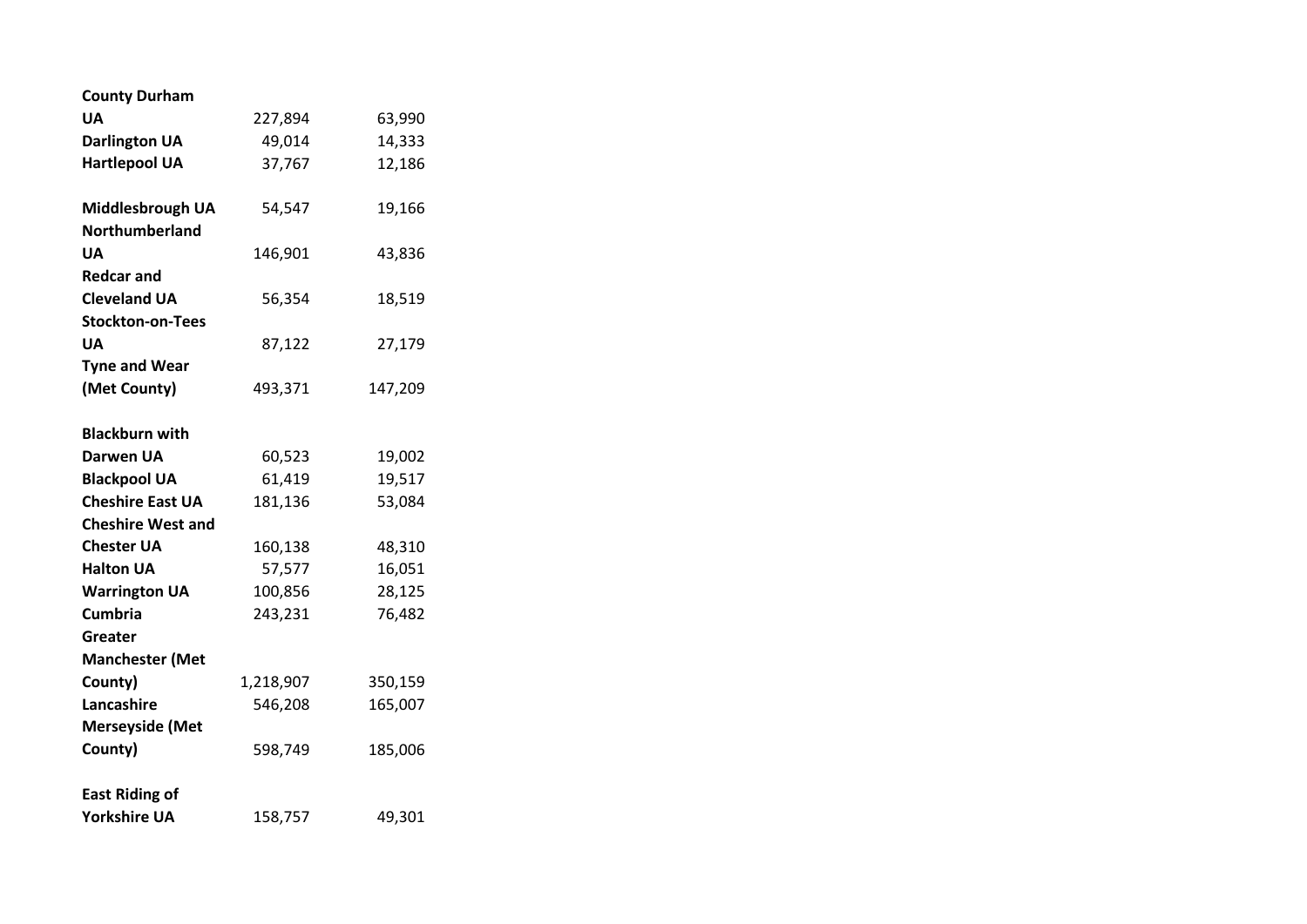| <b>Kingston upon</b>      |                    |                  |  |
|---------------------------|--------------------|------------------|--|
| Hull, City of UA          | 110,903            | 34,858           |  |
| <b>North East</b>         |                    |                  |  |
| <b>Lincolnshire UA</b>    | 70,776             | 22,925           |  |
| <b>North Lincolnshire</b> |                    |                  |  |
| <b>UA</b>                 | 78,101             | 23,023           |  |
| <b>York UA</b>            | 98,721             | 32,309           |  |
| <b>North Yorkshire</b>    | 299,201            | 89,460           |  |
| <b>South Yorkshire</b>    |                    |                  |  |
| (Met County)              | 596,583            | 186,273          |  |
| <b>West Yorkshire</b>     |                    |                  |  |
| (Met County)              | 1,015,032          | 306,945          |  |
| <b>Derby UA</b>           |                    |                  |  |
| <b>Leicester UA</b>       | 112,422<br>137,494 | 34,399<br>45,546 |  |
| <b>Nottingham UA</b>      | 123,218            | 40,521           |  |
| <b>Rutland UA</b>         | 18,037             | 5,421            |  |
| <b>Derbyshire</b>         | 372,011            | 110,644          |  |
| Leicestershire            | 324,575            | 94,277           |  |
| Lincolnshire              | 334,135            | 100,156          |  |
|                           |                    |                  |  |
| Northamptonshire          | 349,454            | 93,387           |  |
| Nottinghamshire           | 375,195            | 110,752          |  |
| Herefordshire,            |                    |                  |  |
| <b>County of UA</b>       | 90,237             | 27,869           |  |
| <b>Shropshire UA</b>      | 150,748            | 46,261           |  |
|                           |                    |                  |  |
| <b>Stoke-on-Trent UA</b>  | 108,109            | 32,106           |  |
| <b>Telford and</b>        |                    |                  |  |
| <b>Wrekin UA</b>          | 78,372             | 21,150           |  |
| <b>Staffordshire</b>      | 412,473            | 119,905          |  |
| Warwickshire              | 272,321            | 76,127           |  |
|                           |                    |                  |  |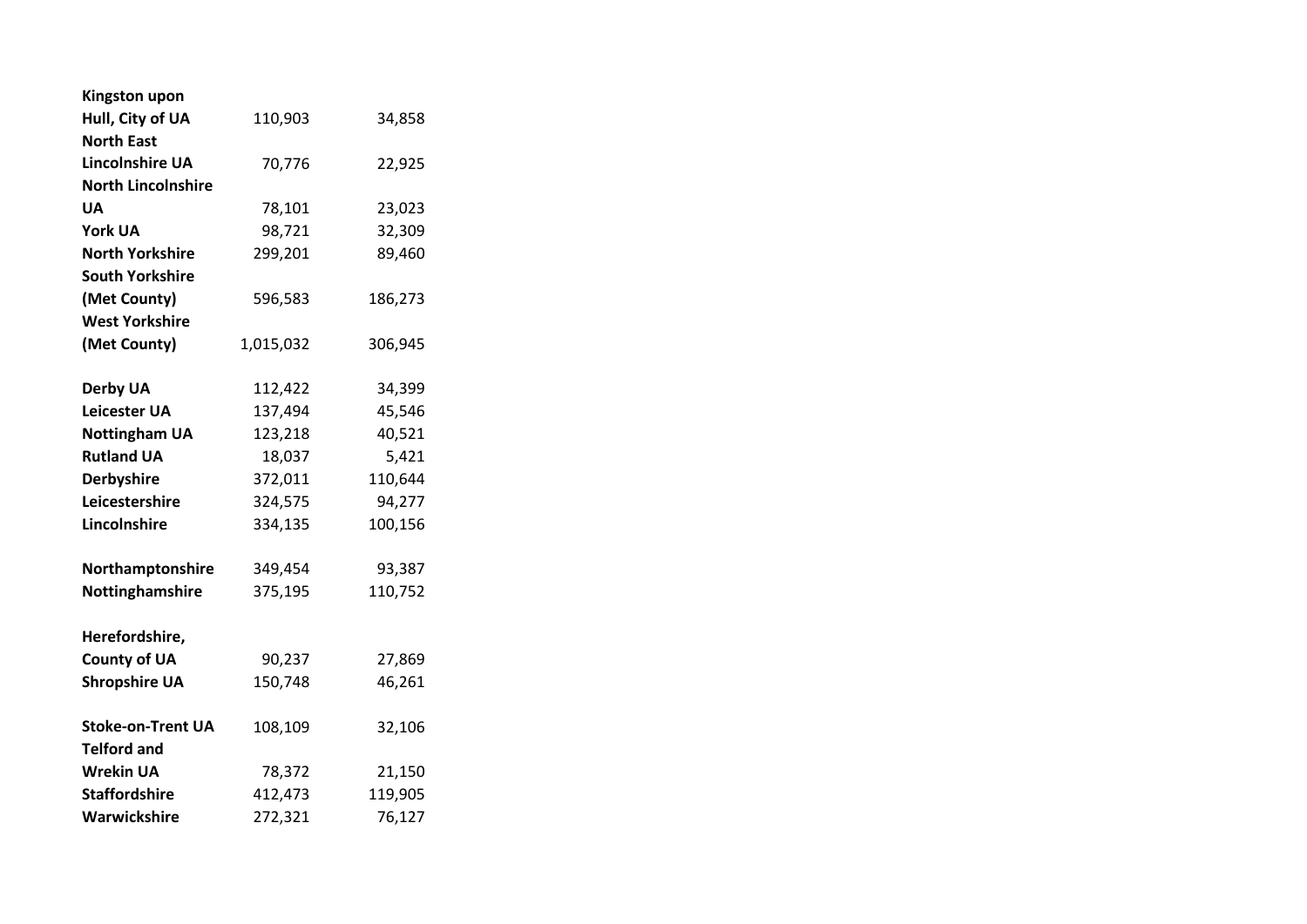| <b>West Midlands</b>     |           |         |
|--------------------------|-----------|---------|
| (Met County)             | 1,146,374 | 346,561 |
| Worcestershire           | 278,242   | 83,213  |
| <b>Bedford UA</b>        | 75,810    | 21,785  |
| Central                  |           |         |
| <b>Bedfordshire UA</b>   | 132,061   | 35,190  |
| <b>Luton UA</b>          | 89,201    | 26,104  |
| Peterborough UA          | 88,044    | 23,827  |
| Southend-on-Sea          |           |         |
| <b>UA</b>                | 81,339    | 23,850  |
| <b>Thurrock UA</b>       | 77,420    | 20,581  |
| Cambridgeshire           | 316,000   | 85,697  |
| <b>Essex</b>             | 675,531   | 195,847 |
| <b>Hertfordshire</b>     | 565,032   | 155,568 |
| <b>Norfolk</b>           | 397,314   | 124,955 |
| <b>Suffolk</b>           | 351,760   | 108,274 |
| <b>Bracknell Forest</b>  |           |         |
| UA                       | 61,914    | 14,952  |
| <b>Brighton and Hove</b> |           |         |
| UΑ                       | 139,823   | 44,169  |
| Isle of Wight UA         | 59,299    | 20,872  |
| <b>Medway UA</b>         | 126,689   | 35,264  |
| <b>Milton Keynes UA</b>  | 127,783   | 31,625  |
| Portsmouth UA            | 96,619    | 29,305  |
| <b>Reading UA</b>        | 79,852    | 20,186  |
| <b>Slough UA</b>         | 67,300    | 16,990  |
| <b>Southampton UA</b>    | 112,608   | 33,697  |
| <b>West Berkshire UA</b> | 81,679    | 21,278  |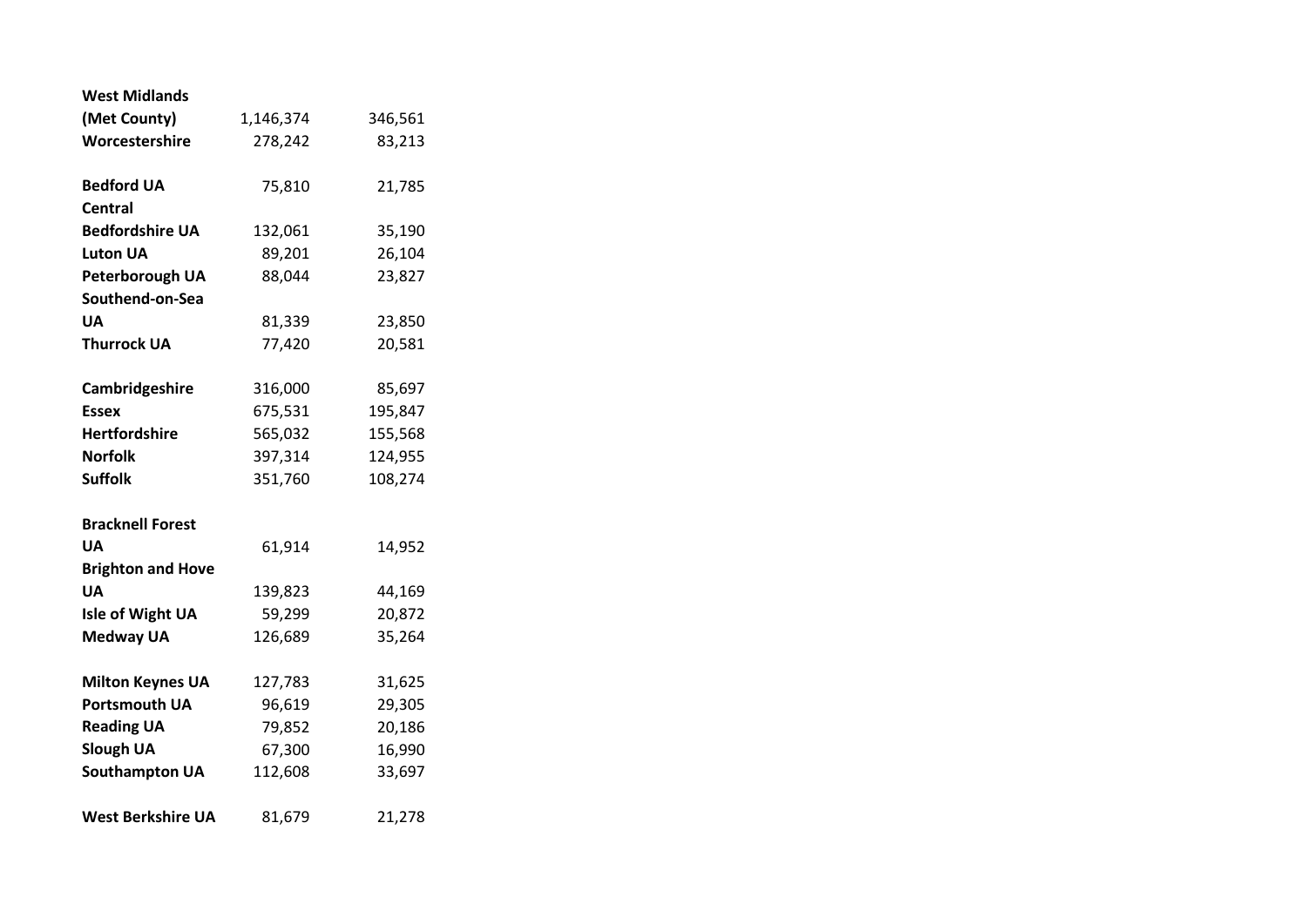| <b>Windsor and</b>         |         |         |
|----------------------------|---------|---------|
| <b>Maidenhead UA</b>       | 73,951  | 18,414  |
| <b>Wokingham UA</b>        | 81,377  | 21,418  |
| <b>Buckinghamshire</b>     | 254,976 | 70,646  |
| <b>East Sussex</b>         | 239,319 | 78,150  |
| <b>Hampshire</b>           | 665,466 | 189,676 |
| <b>Kent</b>                | 688,434 | 204,097 |
| <b>Oxfordshire</b>         | 334,419 | 92,220  |
| <b>Surrey</b>              | 574,526 | 156,848 |
| <b>West Sussex</b>         | 394,689 | 118,780 |
| <b>Bath and North</b>      |         |         |
| <b>East Somerset UA</b>    | 84,858  | 28,155  |
| <b>Bournemouth UA</b>      | 89,186  | 27,432  |
| <b>Bristol, City of UA</b> | 209,995 | 61,100  |
| <b>Cornwall UA</b>         | 244,527 | 82,945  |
| <b>Isles of Scilly UA</b>  | 1,311   | 322     |
| <b>North Somerset</b>      |         |         |
| <b>UA</b>                  | 97,563  | 30,797  |
| <b>Plymouth UA</b>         | 117,466 | 37,866  |
| Poole UA                   | 71,709  | 21,751  |
| South                      |         |         |
| Gloucestershire            |         |         |
| <b>UA</b>                  | 136,531 | 40,908  |
| <b>Swindon UA</b>          | 109,499 | 28,039  |
| <b>Torbay UA</b>           | 56,912  | 19,438  |
| <b>Wiltshire UA</b>        | 239,216 | 68,765  |
| Devon                      | 353,913 | 118,669 |
| Dorset                     | 190,903 | 63,097  |
| Gloucestershire            | 300,040 | 90,211  |
| <b>Somerset</b>            | 256,755 | 81,720  |